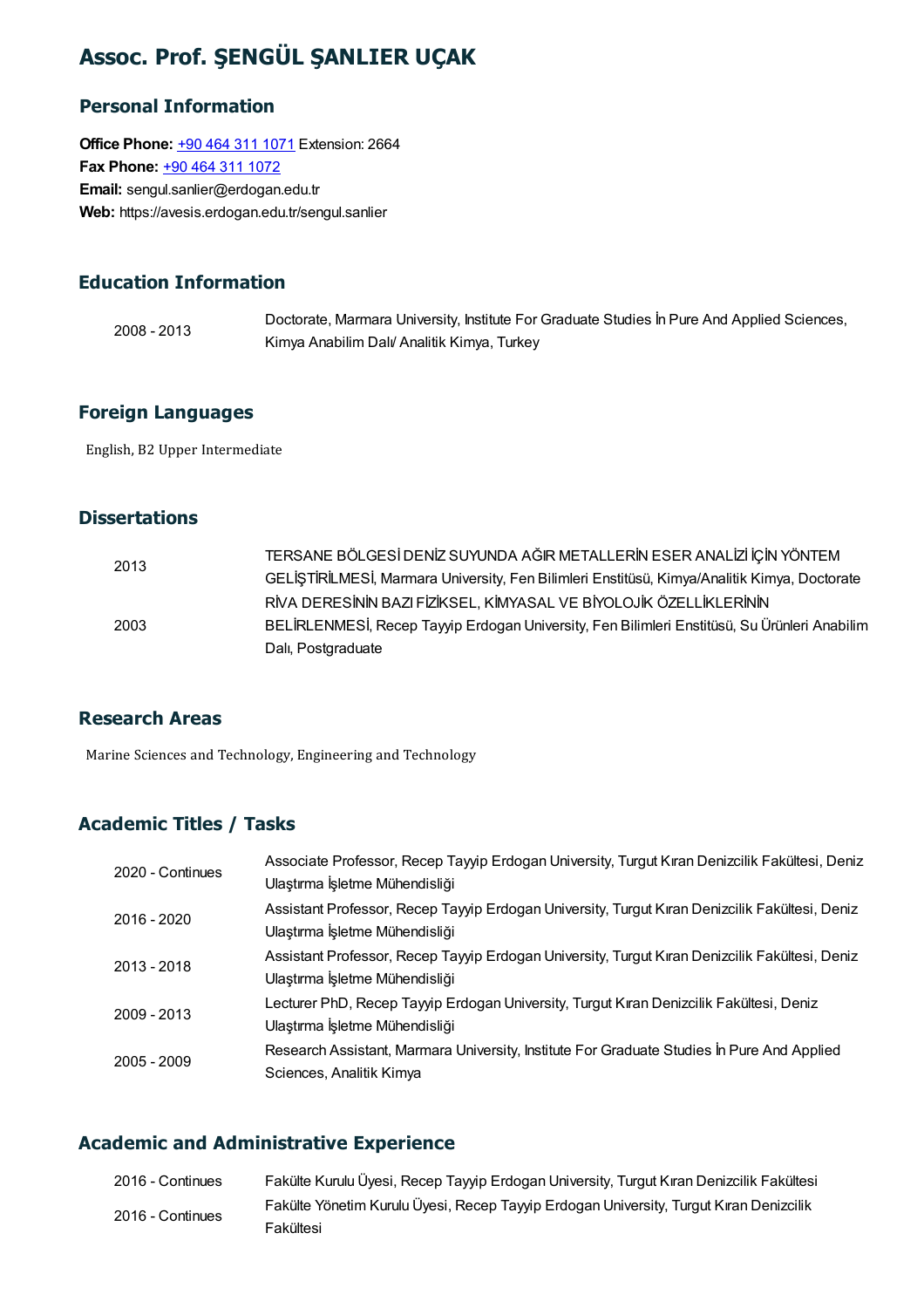| 2013 - Continues | Head of Department, Recep Tayyip Erdogan University, Turgut Kıran Denizcilik Fakültesi, Deniz |
|------------------|-----------------------------------------------------------------------------------------------|
|                  | Ulaştırma İşletme Mühendisliği                                                                |
| 2016 - 2020      | Vice Dean, Recep Tayyip Erdogan University, Turgut Kıran Denizcilik Fakültesi                 |
| 2013 - 2016      | Board Member, Recep Tayyip Erdogan University, Turgut Kıran Denizcilikyüksekokulu             |
| 2011 - 2016      | Deputy Director of Junior College, Recep Tayyip Erdogan University                            |

### Courses

| 2020 - 2021 | Uluslararası Denizcilik Sözleşmeleri II, Undergraduate |
|-------------|--------------------------------------------------------|
| 2021 - 2022 | Marine Chemistry, Undergraduate                        |
| 2021 - 2022 | Maritime Law I, Undergraduate                          |
| 2021 - 2022 | International Maritime Conventions I, Undergraduate    |
| 2019 - 2020 | Denizcilik Kimyası, Undergraduate                      |
| 2015 - 2016 | Meteoroloji, Undergraduate                             |
| 2015 - 2016 | Deniz Hukuku I, Undergraduate                          |
| 2015 - 2016 | Denizcilik Kimyası, Undergraduate                      |
| 2015 - 2016 | Uluslararası Denizcilik Sözleşmeleri II, Undergraduate |
| 2015 - 2016 | Meteoroloji ve Oşinografi, Undergraduate               |
| 2015 - 2016 | Uluslararası Denizcilik Sözleşmeleri I, Undergraduate  |
| 2015 - 2016 | Liman ve Terminal İşlemleri, Undergraduate             |
| 2015 - 2016 | Bitirme Tezi, Undergraduate                            |
| 2012 - 2013 | Mühendislik Kimyası, Undergraduate                     |

#### Jury Memberships

| June 2021  | Appointment Academic Staff, Appointment Academic Staff, Recep Tayyip Erdoğan Üniversitesi |
|------------|-------------------------------------------------------------------------------------------|
| March 2021 | Doctorate, Doctorate, İstanbul Teknik Üniversitesi                                        |
| June 2015  | Post Graduate, Tez Savunma Jürisi, Karadeniz Teknik Üniversitesi                          |

|    | Articles Published in Journals That Entered SCI, SSCI and AHCI Indexes                                |
|----|-------------------------------------------------------------------------------------------------------|
| L. | A novel thiourea derivative for preconcentration of copper(II), nickel(II), cadmium(II), lead(II) and |
|    | iron(II) from seawater samples for Flame Atomic Absorption Spectrophotometry                          |
|    | Sanlier Uçak S, Aydın A                                                                               |
|    | MARINE POLLUTION BULLETIN THE INTERNATIONAL JOURNAL FOR MARINE ENVIRONMENTALISTS, SCIENTISTS,         |
|    | ENGINEERS, ADMINISTRATORS, POLITICIANS AND LAWYERS, vol.180, pp.1-13, 2022 (Journal Indexed in SCI    |
|    | Expanded)                                                                                             |
| П. | Impact analysis on the oil pollution response services of the European Maritime Safety Agency         |
|    | during the Covid 10 nondomis (2006 2020)                                                              |

Expanded)<br>Impact analysis on the oil pollution respons<br>during the Covid-19 pandemic (2006-2020)<br><sup>Haak S</sup> S I<mark>mpact a</mark><br>during tl<br>Ucak S. S.<br>MARINE 1 Ucak S. S.<br>MARINE POLLUTION BULLETIN, vol.174, 2022 (Journal Indexed in SCI)

- Ucak S. S.<br>MARINE POLLUTION BULLETIN, vol.174, 2022 (Journal Indexed in SCI)<br>III. Analysis of port state control inspection data: The Black Sea Region<br>Sanlian S. MARINE<br>**Analysis**<br>Sanlier S.<br>MARINE I Analysis of port state control inspection data: The<br>Sanlier S.<br>MARINE POLICY, vol.112, 2020 (Journal Indexed in SSCI)<br>Should chamical tankars' tank cleaning waters be b MARINE POLICY, vol.112, 2020 (Journal Indexed in SSCI)
- Sanlier S.<br>MARINE POLICY, vol.112, 2020 (Journal Indexed in SSCI)<br>IV. Should chemical tankers' tank cleaning waters be banned from discharging into the sea?<br>Sanlier S. Should chemical tankers' tank cleaning waters be banned from discharging into the sea?<br>Sanlier S.<br>TRANSPORTATION RESEARCH PART D-TRANSPORT AND ENVIRONMENT, vol.58, pp.14-21, 2018 (Journal Indexed<br>in SCD

Sanlier<br>TRANS<br>in SCI)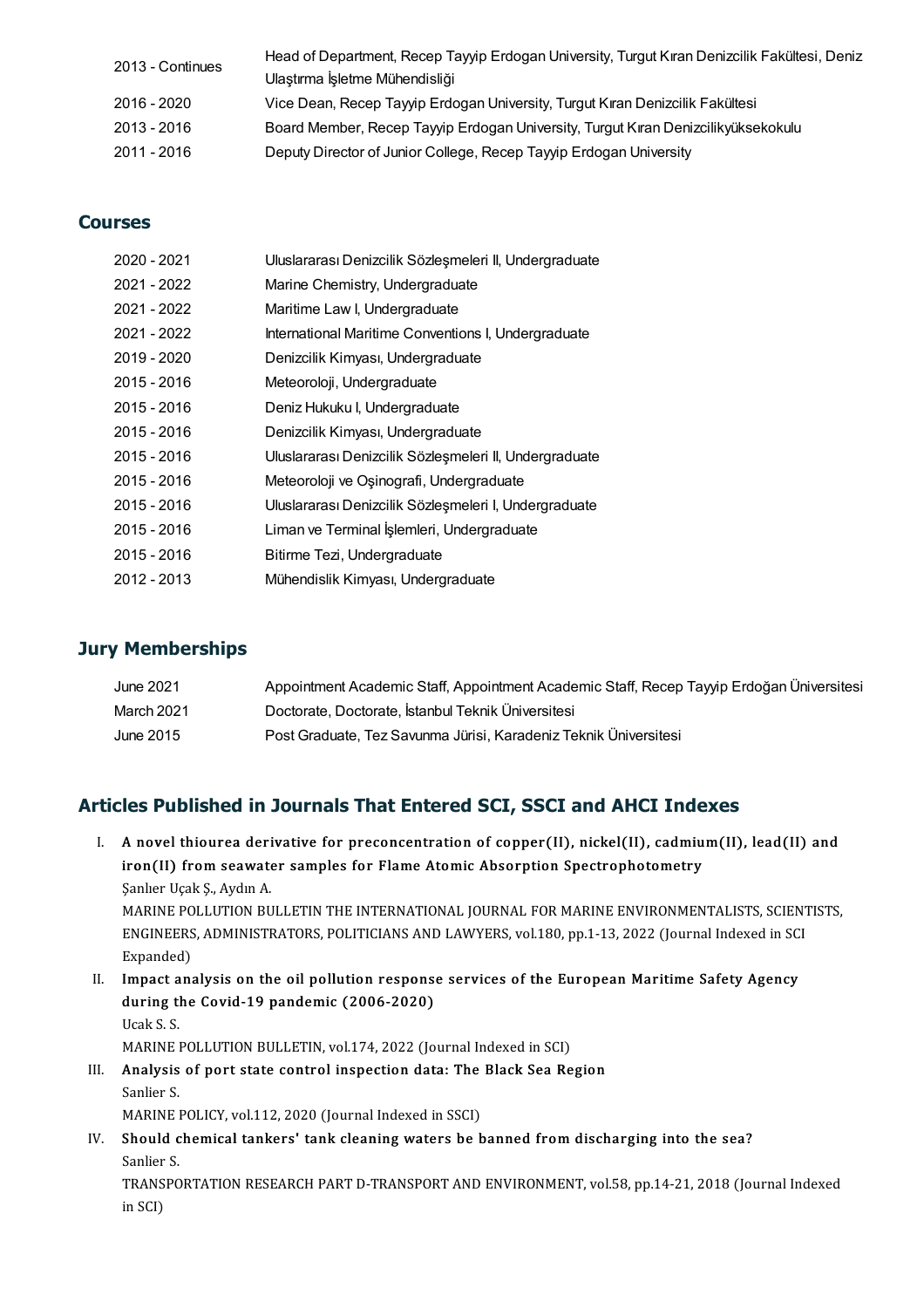|       | <b>Articles Published in Other Journals</b>                                                                                                                                                                                                                                                                 |
|-------|-------------------------------------------------------------------------------------------------------------------------------------------------------------------------------------------------------------------------------------------------------------------------------------------------------------|
| L.    | Analysis of Paris Memorandum Control Data in the Context of Port States (2016-2018)<br>Şanlıer Ş                                                                                                                                                                                                            |
| II.   | Turkish Studies-Economics, Finance, Politics, vol.16, no.1, pp.477-489, 2021 (Other Refereed National Journals)<br>COMPARATIVE HISTORICAL DEVELOPMENT OF IZMIR PORT FROM THE PERSPECTIVES OF PIRI REIS,<br>SIBEL ZANDI-SAYEK AND THE SUPREME ASSEMBLY OF ECONOMICS (16th-20th CENTURY)<br><b>ŞANLIER Ş.</b> |
|       | Osmanlı Mirası Araştırmaları Dergisi (OMAD), vol.6, no.16, pp.573-590, 2019 (Refereed Journals of Other<br>Institutions)                                                                                                                                                                                    |
| III.  | ULUSLARARASI DENİZ TİCARETİNDE IMO VE USCG'NİN BALAST SUYU REGÜLASYONLARI<br><b>ŞANLIER Ş</b>                                                                                                                                                                                                               |
|       | Eurasian Journal of Researches in Social and Economics (EJRSE) (Avrasya Sosyal ve Ekonomi Araştırmaları Dergisi<br>(ASEAD)), vol.6, no.4, pp.54-66, 2019 (Refereed Journals of Other Institutions)                                                                                                          |
| IV.   | Port State Control System Interms Of 1982 Unclos And Its Problems In Turkey<br>ÖZTÜRK O.B. B., ŞANLIER Ş., GÖKDEMİR IŞIK N.                                                                                                                                                                                 |
| V.    | TURKISH STUDIES, vol.11, no.13, pp.229-242, 2016 (Refereed Journals of Other Institutions)<br>Port State Control System Interms Of 1982 Unclos And Its Problems In Turkey                                                                                                                                   |
|       | ÖZTÜRK O.B. B., ŞANLIER Ş., GÖKDEMİR IŞIK N.<br>TURKISH STUDIES, vol.11, no.13, pp.229-242, 2016 (Refereed Journals of Other Institutions)                                                                                                                                                                  |
| VI.   | A Statistical Assessment of Izmir and Mersin Ports in the General Commercial Activities of Turkey<br>$(1930 - 1960)$                                                                                                                                                                                        |
|       | SANLIER S., ÖZTÜRK O. B. B.<br>International Journal of History Studies, vol.8, no.2, pp.109-124, 2016 (Refereed Journals of Other Institutions)                                                                                                                                                            |
| VII.  | A Statistical Assessment of Izmir and Mersin Ports in the General Commercial Activities of Turkey<br>$(1930 - 1960)$<br>SANLIER S, ÖZTÜRK O B B.                                                                                                                                                            |
| VIII. | International Journal of History Studies, vol.8, no.2, pp.109-124, 2016 (Refereed Journals of Other Institutions)<br>PORT STATE CONTROL SYSTEM INTERMS OF 1982 UNCLOS AND ITS PROBLEMS IN TURKEY<br>Öztürk O.B., Şanlıer Ş., Gökdemir Işık N.                                                               |
| IX.   | Journal of Turkish Studies, vol.11, no.13, pp.229-242, 2016 (Refereed Journals of Other Institutions)<br>The Situation Of Ports In Turkey During Early 1930s According To Report Of Higher Council Of<br>Economy Dated As 15-29 December 1931                                                               |
|       | <b>SANLIER S., ARSLAN Z.</b><br>TURKISH STUDIES, vol.8, no.12, pp.649-662, 2013 (Refereed Journals of Other Institutions)                                                                                                                                                                                   |
| Χ.    | Dünya Konteyner Taşımacılığı Pazarında Türkiye'nin Yeri<br>ATES A., SANLIER S., ESMER S.                                                                                                                                                                                                                    |
|       | Denizcilik Fakültesi Dergisi, vol.2, no.2, pp.83-98, 2010 (Refereed Journals of Other Institutions)                                                                                                                                                                                                         |
|       |                                                                                                                                                                                                                                                                                                             |

- **Books & Book Chapters**<br>
I. Balast Suyu Yönetimi<br>
SANLIER S I. Balast Suyu Yönetimi<br>ŞANLIER Ş. GünceYayınları,Ankara,2020 SANLIER S.<br>Günce Yayın<br>II. **VOLUME 1** Günce Yayı<mark>ı</mark><br>VOLUME 1<br>ŞANLIER Ş.<br>in: RESEAR
	-

VOLUME 1<br>ŞANLIER Ş.<br>in: RESEARCHES ON SCIENCE AND ART IN 21 ST CENTURY TURKEY, Arapgirlioğlu H., Atık A., Elliott R. L., Turgeon<br>E. Editor Gese Kitaplığı, Ankara, pp.1093-1099-2017 ŞANLIER Ş.<br>in: RESEARCHES ON SCIENCE AND ART IN 21 ST CENT<br>E., Editor, Gece Kitaplığı, Ankara, pp.1093-1099, 2017<br>Ekanomik Tarih E., Editor, Gece Kitaplığı, Ankara, pp.1093-1099, 2017

## III. Ekonomik Tarih<br>ŞANLIER Ş.

Ekonomik Tarih<br>ŞANLIER Ş.<br>in: Türkiye Cumhuriyeti'nin Ekonomik ve Sosyal Tarihi, Ünlen E., Arı K., Sükan B., Temel M., Editor, Atatürk<br>Anastuma Markati, Ankara, pp.921-948-2917 ŞANLIER Ş.<br>in: Türkiye Cumhuriyeti'nin Ekonomik ve Sosy<br>Araştırma Merkezi, Ankara, pp.921-948, 2017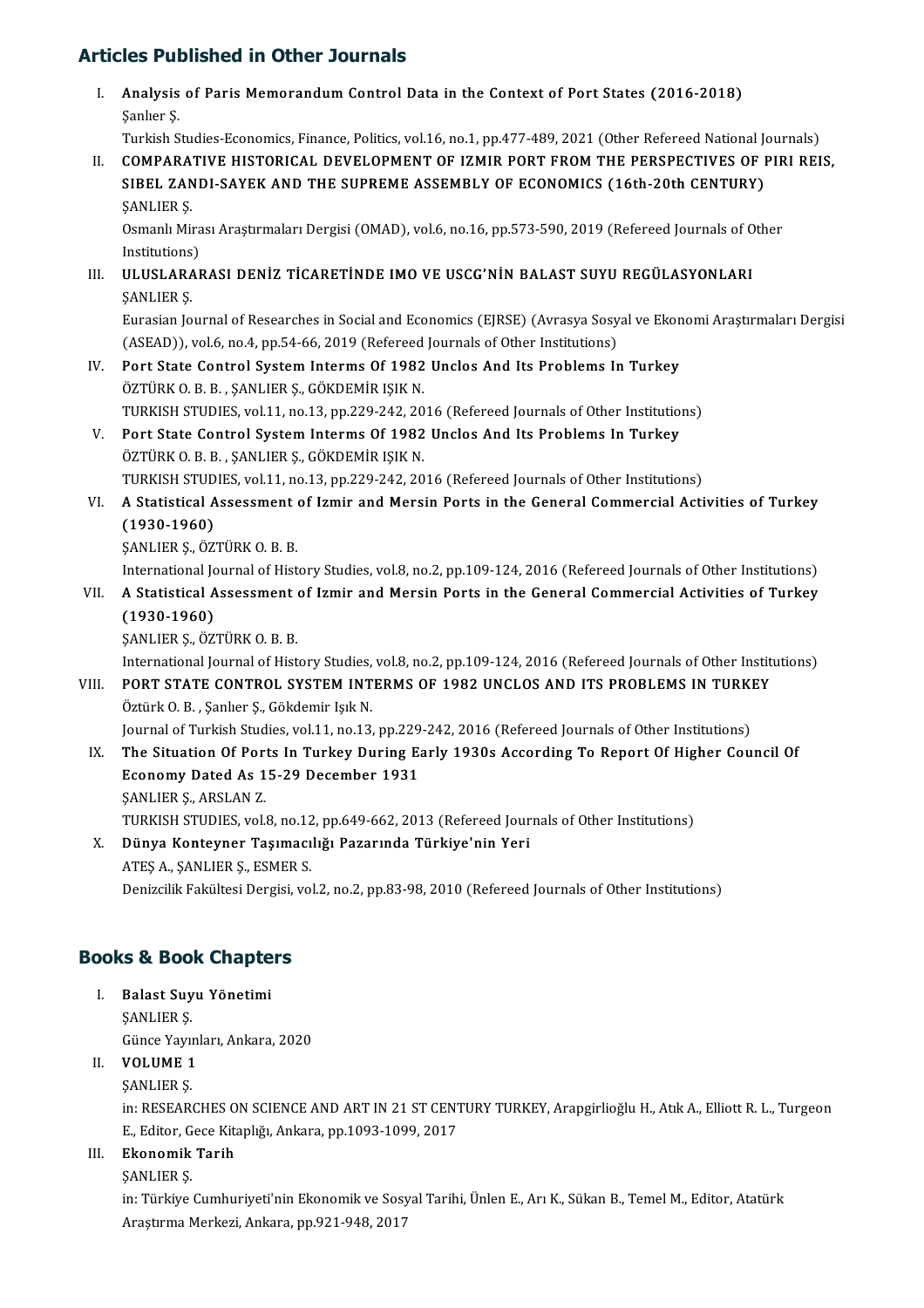## IV. Status of The Port of Istanbul in The Early 1930s Status of T<br>ŞANLIER Ş.<br>in: Pessansl

Status of The Port of Istanbul in The Early 1930s<br>ŞANLIER Ş.<br>in: Researches on Science and Art in 21 st Century Turkey, Prof. Hasan ARAPGIRLIOGLU, Assist. Prof. Atilla ATIK, ŞANLIER Ş.<br>in: Researches on Science and Art in 21 st Century Turkey, Prof. Hasan ARAPGIRLIOGLU, Assist. Prof. Atilla .<br>Prof. Robert L. ELLIOTT, Assoc.Prof. Edward TURGEON, Editor, Gece Kitaplığı, Ankara, pp.1093-1099, 201

# Refereed Congress / Symposium Publications in Proceedings<br>
I. ANALYSIS OF ELECTRIC ENERGY STORAGE TECHNOLOGIES USED ON SHIPS<br>
Sanker Hack S

- I. ANALYSIS OF ELECTRIC ENERGY STORAGE TECHNOLOGIES USED ON SHIPS<br>Sanlıer Uçak S.
	-

ANALYSIS OF ELECTRIC ENERGY STORAGE TECHNOLOGIES USED ON SHIPS<br>Şanlıer Uçak Ş.<br>International Icontech Symposium on Innovative Surveys in Positive Sciences, Adana, Turkey, 18 - 19 July 2021,<br>vel 1 nn 254-267 Sanlier Uçak Ş.<br>International Icon<br>vol.1, pp.354-367<br>VORK ANVERS K International Icontech Symposium on Innovative Surveys in Positive Sciences, Adana, Turkey, 18 - 19 July 202:<br>vol.1, pp.354-367<br>II. YORK ANVERS KURALLARI (2004 – 2016 ) VE TÜRK TİCARET KANUNU'NDA MÜŞTEREK AVARYA<br>SANLIER S

vol.1, pp.35<br>**YORK ANV**<br>ŞANLIER Ş.<br>III. III IISLA YORK ANVERS KURALLARI (2004 – 2016 ) VE TÜRK TİCARET KANUNU'NDA MÜŞTEREK AVARYA<br>ŞANLIER Ş.<br>III. ULUSLARARASI ADLİ BİLİMLER VE HUKUK KONGRESİ, Ankara, Turkey, 30 November - 02 December 2018,<br>Vel1 na 1 nn 19 39

ŞANLIER Ş.<br>III. ULUSLARARASI ADLİ BİLİMLER VE HUKUK KONGRESİ, Ankara, Turkey, 30 November - 02 December 2018,<br>vol.1, no.1, pp.19-29

III. ULUSLARARASI HUKUK ACISINDAN DOĞU AKDENİZDE'Kİ HİDROKARBON KAYNAKLARININ vol.1, no.1, pp.19-29<br>ULUSLARARASI HUKUK AÇISINDAN DOĞU AKDENİZDE'Kİ HİDROKARBON KAYI<br>ARANMASI, ÇIKARILMASI VE TAŞINMASINDA TÜRKİYE'NİN TEMEL YETKİLERİ<br>SANLIER S ULUSLARA<br>ARANMAS<br>ŞANLIER Ş. ARANMASI, ÇIKARILMASI VE TAŞINMASINDA TÜRKİYE'NİN TEMEL YETKİLERİ<br>ŞANLIER Ş.<br>III. ULUSLARARASI ADLİ BİLİMLER VE HUKUK KONGRESİ, Ankara, Turkey, 30 November - 02 December 2018,<br>VA<sup>1,</sup> PR.<sup>1,</sup> PP.<sup>0, 12</sup>

SANLIER S.<br>III. ULUSLARARASI<br>vol.1, no.1, pp.9-18<br>Tüp*v.* peniz tica III. ULUSLARARASI ADLİ BİLİMLER VE HUKUK KONGRESİ, Ankara, Turkey, 30 November - 02 December 201<br>vol.1, no.1, pp.9-18<br>IV. TÜRK DENİZ TİCARET FİLOSUNUN SİCİL DURUMU VE TÜRK GEMİ SİCİLLERİ ÜZERİNE YAPILAN

## vol.1, no.1, pp.9-18<br>TÜRK DENİZ TİCARET FİLOSUNUN SİCİL I<br>DÜZENLEMELERİN DEĞERLENDİRİLMESİ<br>SANLIER S <mark>TÜRK DEN</mark><br>DÜZENLEI<br>ŞANLIER Ş.<br>III III IISLA

DÜZENLEMELERİN DEĞERLENDİRİLMESİ<br>ŞANLIER Ş.<br>III. ULUSLARARASI DMITRI YAVORONITSKI KONGRESİ, İstanbul, Turkey, 26 - 28 October 2018, vol.1, no.1, pp.104-<br>110 SANI<br>III. U<br>110<br>CEM III. ULUSLARARASI DMITRI YAVORONITSKI KONGRESİ, İstanbul, Turkey, 26 - 28 October<br>110<br>V. GEMİLERDE SOLAR PANEL SİSTEMİNİN KULLANIMI ÜZERİNE BİR UYGULAMA<br>SANLIER S

## 110<br>V. GEMİLERDE SOLAR PANEL SİSTEMİNİN KULLANIMI ÜZERİNE BİR UYGULAMA<br>SANLIER S.

GEMİLERDE SOLAR PANEL SİSTEMİNİN KULLANIMI ÜZERİNE BİR UYGULAMA<br>ŞANLIER Ş.<br>GAP MATEMATİK, MÜHENDİSLİK, FEN VE SAĞLIK BİLİMLERİ KONGRESİ, Şanlıurfa, Turkey, 4 - 07 October 2018,<br>VAL1 na 1 nn 11 19 SANLIER Ș.<br>GAP MATEMATIK, MI<br>vol.1, no.1, pp.11-18<br>CEMILEPDE KORO. GAP MATEMATIK, MÜHENDISLIK, FEN VE SAĞLIK BILIMLERI KONGRESI, Şanl<br>vol.1, no.1, pp.11-18<br>VI. GEMILERDE KOROZYON VE KOROZYONDAN KORUNMA YÖNTEMLERI<br>SANLUER S

vol.1, no.1, pp.11-18<br>VI. GEMILERDE KOROZYON VE KOROZYONDAN KORUNMA YÖNTEMLERI<br>SANLIER S.

GEMİLERDE KOROZYON VE KOROZYONDAN KORUNMA YÖNTEMLERİ<br>ŞANLIER Ş.<br>GAP MATEMATİK, MÜHENDİSLİK, FEN VE SAĞLIK BİLİMLERİ KONGRESİ, Şanlıurfa, Turkey, 4 - 07 October 2018,<br>VR<sup>] 1</sup> PR <sup>1</sup> PP <sup>1 10</sup> SANLIER S.<br>GAP MATEMATIK, No.<br>1,no.1,pp.1-10<br>Irmin vo Istanbul GAP MATEMATİK, MÜHENDİSLİK, FEN VE SAĞLIK BİLİMLERİ KONGRESİ, Şa<br>vol.1, no.1, pp.1-10<br>VII. İzmir ve Istanbul Limanlarında Levanten Faaliyetleri (17yy-20 yy)<br>SANLIER S

## vol.1, no.1, pp.1-10<br>VII. İzmir ve Istanbul Limanlarında Levanten Faaliyetleri (17yy-20 yy)<br>ŞANLIER Ş.

İzmir ve Istanbul Limanlarında Levanten Faaliyetleri (17yy-20 yy)<br>ŞANLIER Ş.<br>II. Uluslararası Multidisipliner Çalışmaları Kongresi/ 2nd International Congress on Multidisciplinary Studies, ŞANLIER Ş.<br>II. Uluslararası Multidisipliner Çalışmaları Kong<br>Adana, Turkey, 4 - 05 May 2018, vol.1, pp.421<br>Lamir ve Letanbul Liimanlarında Levante Adana, Turkey, 4 - 05 May 2018, vol.1, pp.421

## VIII. I·zmir ve I·stanbul Liimanlarında Levanten Faali·yetleri· (17yy-20yy)<br>SANLIER S.

II. Uluslararası Multidisipliner Çalışmaları Kongresi/ 2 nd International Congress on Multidisciplinary Studies, ŞANLIER Ş.<br>II. Uluslararası Multidisipliner Çalışmaları Kong<br>Adana, Turkey, 4 - 05 May 2018, vol.1, pp.421<br>İstatistiksel Veriler Jerğında Trabzen Lim II. Üluslararası Multidisipliner Çalışmaları Kongresi/ 2 nd International Congress on Multidisciplinal<br>Adana, Turkey, 4 - 05 May 2018, vol.1, pp.421<br>IX. İstatistiksel Veriler Işığında Trabzon Limanı'xxnın Ticari Faaliyetle

## Adana, Turkey, 4 - 05 May 2018, vol.<br>İstatistiksel Veriler Işığında Tra<br>Değerlendirilmesi (1940-1980)<br>SANLIER S İstatistikse<br>Değerlend<br>ŞANLIER Ş.<br>Türkiye Cur

De**ğerlendirilmesi (1940-1980)**<br>ŞANLIER Ş.<br>Türkiye Cumhuriyeti'xxnin Ekonomik ve Sosyal Tarihi Uluslararası Sempozyumu, İzmir, Turkey, 26 - 28 November<br>2015. vel 1. pp.921.948 SANLIER Ș.<br>Türkiye Cumhuriyeti'xxn<br>2015, vol.1, pp.921-948<br>THE EEEECTS OF CHE Türkiye Cumhuriyeti'xxnin Ekonomik ve Sosyal Tarihi Uluslararası Sempozyumu, İzmir, Turkey, 26 - 28 Noveml<br>2015, vol.1, pp.921-948<br>X. THE EFFECTS OF CHEMICALS USED IN TANK CLEANING ON CHEMICAL TANKERS ON THE HUMAN<br>HEALTH A

## 2015, vol.1, pp.921-948<br>THE EFFECTS OF CHEMICALS<br>HEALTH AND ENVIRONMENT<br>SANLIER S THE EFFE<br>HEALTH A<br>ŞANLIER Ş.<br>U Interneti HEALTH AND ENVIRONMENT<br>SANLIER S.<br>II. International Symposium on New Trends in Social and Liberal Sciences, Barcelona, Spain, 27 - 30 April 2017,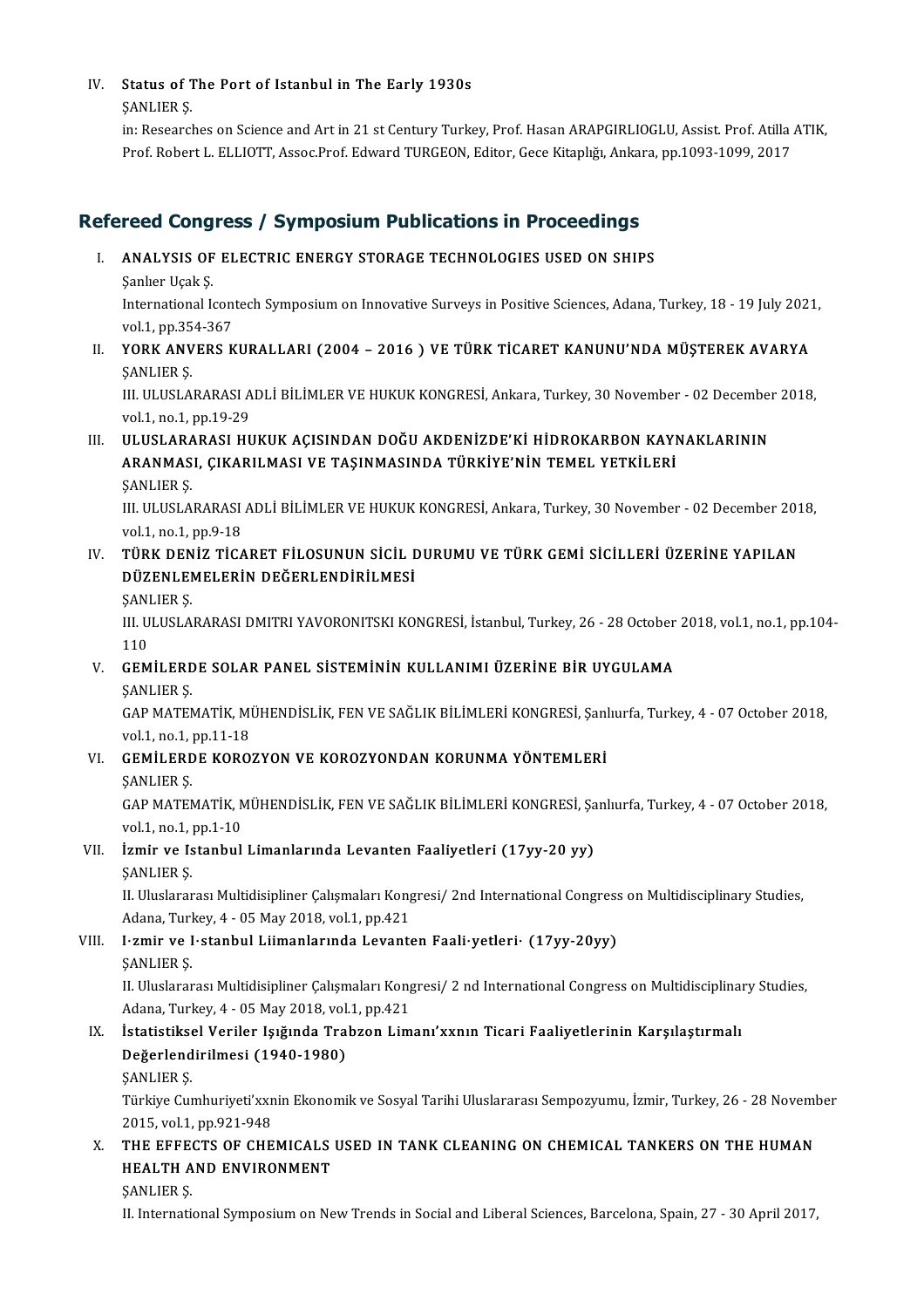pp.57

pp.57<br>XI. Determining the State and Trade Volume of Port of Istanbul After World War I (1930)<br>SANLIER S. ÖZTÜRKO R R pp.57<br>Determining the State an<br>ŞANLIER Ş., ÖZTÜRK O. B. B.<br>2nd International Conferenc SANLIER S., ÖZTÜRK O. B. B.

2nd International Conference on Social Sciences & Education Research, İstanbul, Turkey, 4 - 06 November 2016, vol.1, no.1, pp.139 2nd International Conference on Social Sciences & Education Research, İstanbul, Turkey, 4 - 06 Nov<br>vol.1, no.1, pp.139<br>XII. Determining the State and Trade Volume of Port of Istanbul After World War I (1930)<br>SANUER S. ÖZTÜ

vol.1, no.1, pp.139<br>Determining the State an<br>ŞANLIER Ş., ÖZTÜRK O. B. B.<br>2nd International Conferenc Determining the State and Trade Volume of Port of Istanbul After World War I (1930)<br>ŞANLIER Ş., ÖZTÜRK O. B. B.<br>2nd International Conference on Social Sciences & Education Research, İstanbul, Turkey, 4 - 06 November 2016,<br>

SANLIER Ș., ÖZTÜR<br>2nd International (<br>vol.1, no.1, pp.139<br>Petermining the 2nd International Conference on Social Sciences & Education Research, İstanbul, Turkey, 4 - 06 November 20<br>vol.1, no.1, pp.139<br>XIII. Determining the Pollution Carried by the Riva Stream (Istanbul, Turkey) to the Sea of Mar

vol.1, no.1, pp.139<br><mark>Determining the Pollutio</mark><br>ŞANLIER Ş., ÖZTÜRK O. B. B.<br>THE SECOND CLOBAL CONE Determining the Pollution Carried by the Riva Stream (Istanbul, Turkey) to the Sea of Marmara<br>ŞANLIER Ş., ÖZTÜRK O. B. B.<br>THE SECOND GLOBAL CONFERENCE ON INNOVATION IN MARINE TECHNOLOGY AND THE FUTURE OF MARITIME<br>TRANSPORT

ŞANLIER Ş., ÖZTÜRK O. B. B.<br>THE SECOND GLOBAL CONFERENCE ON INNOVATION IN MARINE TECHNOLOGY<br>TRANSPORTATION, Muğla, Turkey, 24 - 25 October 2016, vol.1, no.1, pp.387-394<br>Determining the Bollution Conriod by the Bive Stream THE SECOND GLOBAL CONFERENCE ON INNOVATION IN MARINE TECHNOLOGY AND THE FUTURE OF MARI<br>TRANSPORTATION, Muğla, Turkey, 24 - 25 October 2016, vol.1, no.1, pp.387-394<br>XIV. Determining the Pollution Carried by the Riva Stream

TRANSPORTATION, Muğla, T<br><mark>Determining the Pollutio</mark><br>ŞANLIER Ş., ÖZTÜRK O. B. B.<br>THE SECOND CLOBAL CONE Determining the Pollution Carried by the Riva Stream (Istanbul, Turkey) to the Sea of Marmara<br>ŞANLIER Ş., ÖZTÜRK O. B. B.<br>THE SECOND GLOBAL CONFERENCE ON INNOVATION IN MARINE TECHNOLOGY AND THE FUTURE OF MARITIME<br>TRANSPORT ŞANLIER Ş., ÖZTÜRK O. B. B.<br>THE SECOND GLOBAL CONFERENCE ON INNOVATION IN MARINE TECHNOLOGY AND THE FUTURE OF MARITIME

TRANSPORTATION, Muğla, Turkey, 24 - 25 October 2016, vol.1, no.1, pp.387-394

- XV. Analysis of PSC Inspections and Deficiencies of PSC System in Turkey<br>ÖZTÜRK O. B. B., GÖKDEMİR IŞIK N., SANLIER S. Analysis of PSC Inspections and Deficiencies of PSC System in Turkey<br>ÖZTÜRK O. B. B. , GÖKDEMİR IŞIK N., ŞANLIER Ş.<br>ILGLOBAL CONFERENCE ON INNOVATION IN MARINE TECHNOLOGY AND THE FUTURE OF MARITIME<br>TRANSPORTATION Muğla Tur ÖZTÜRK O. B. B., GÖKDEMİR IŞIK N., ŞANLIER Ş.<br>II.GLOBAL CONFERENCE ON INNOVATION IN MARINE TECHNOLOGY AND THE FI<br>TRANSPORTATION, Muğla, Turkey, 24 - 25 October 2016, vol.1, no.1, pp.752-765<br>Analysis of PSC Inspections and II.GLOBAL CONFERENCE ON INNOVATION IN MARINE TECHNOLOGY AND THE<br>TRANSPORTATION, Muğla, Turkey, 24 - 25 October 2016, vol.1, no.1, pp.752-76<br>XVI. Analysis of PSC Inspections and Deficiencies of PSC System in Turkey<br>ÖZTÜPK O
- TRANSPORTATION, Muğla, Turkey, 24 25 October 2016, vol.1, no.1, pp.752-765<br>Analysis of PSC Inspections and Deficiencies of PSC System in Turkey<br>ÖZTÜRK O. B. B. , GÖKDEMİR ISIK N., SANLIER S. Analysis of PSC Inspections and Deficiencies of PSC System in Turkey<br>ÖZTÜRK O. B. B. , GÖKDEMİR IŞIK N., ŞANLIER Ş.<br>ILGLOBAL CONFERENCE ON INNOVATION IN MARINE TECHNOLOGY AND THE FUTURE OF MARITIME<br>TRANSPORTATION Muğla Tur ÖZTÜRK O. B. B., GÖKDEMİR IŞIK N., ŞANLIER Ş.<br>II.GLOBAL CONFERENCE ON INNOVATION IN MARINE TECHNOLOGY AND THE FI<br>TRANSPORTATION, Muğla, Turkey, 24 - 25 October 2016, vol.1, no.1, pp.752-765<br>A Statistical Evaluation of İzmi ILGLOBAL CONFERENCE ON INNOVATION IN MARINE TECHNOLOGY AND THE FUTURE OF MARITIME<br>TRANSPORTATION, Muğla, Turkey, 24 - 25 October 2016, vol.1, no.1, pp.752-765<br>XVII. A Statistical Evaluation of İzmir and Mersin Ports Compar

## TRANSPORTATION, Muğla, Turkey, 24 - 25 October 2016, vol.1, no.1, pp.752-765<br>A Statistical Evaluation of İzmir and Mersin Ports Compared to Turkey'<br>(1930-1960)<br>SANLIER S. A Statistic:<br>(1930-196<br>ŞANLIER Ş.<br>Internation:

(1930-1960)<br>ŞANLIER Ş.<br>International Symposium on New Trends in Social and Liberal Sciences, Milano, Italy, 28 April - 01 May 2016,<br>nn 122 SANLIE<br>Internat<br>pp.122<br>Türkiy International Symposium on New Trends in Social and Liberal Sciences, Milano, Italy, 28 April - 01 May 201<br>1991. pp.122<br>XVIII. Türkiye'deki Kılavuz Kaptan Eğitim Süreçlerinin Diğer Bazı Gelişmiş Ülkelerle Karşılaştırıl

pp.122<br>Türkiye'deki Kılavuz Kaptan Eğitim Süreçlerinin Diğer Bazı Gelişmiş Ülkelerle Karşılaştırılması<br>ŞANLIER Ş., AŞKIN F. Türkiye'deki Kılavuz Kaptan Eğitim Süreçlerinin Diğer Bazı Gelişmiş Ülkelerle Karşılaştırılması<br>ŞANLIER Ş., AŞKIN F.<br>Kılavuzluk/Römorkörcülük Hizmetleri ve Teknolojileri Kongresi I, İzmir, Turkey, 23 October 2015, pp.117-1

## \$ANLIER \$., A\$KIN F.<br>Kılavuzluk/Römorkörcülük Hizmetleri ve Teknolojileri Kongresi I, İzmir, Turkey, 23 October 2015, pp.117-1<br>XIX. Türkiye'deki Kılavuz Kaptan Eğitim Süreçlerinin Dğer Bazı Gelişmiş Ülkelerle Karşılaşt Kılavuzluk/Römorkörcül<mark>:</mark><br>**Türkiye'deki Kılavuz K**<br>ŞANLIER Ş., FERAMUZ A.<br>Kılavuzluk (Dömorkörgül Türkiye'deki Kılavuz Kaptan Eğitim Süreçlerinin Dğer Bazı Gelişmiş Ülkelerle Karşılaştırılması<br>ŞANLIER Ş., FERAMUZ A.<br>Kılavuzluk/Römorkörcülük Hizmetleri ve Teknolojileri Kongresi I, İzmir, Turkey, 23 October 2015, pp.117-

\$ANLIER \$, FERAMUZ A.<br>Kılavuzluk/Römorkörcülük Hizmetleri ve Teknolojileri Kongresi I, İzmir, Turkey, 23 October 2015, pp.117<br>XX. Relationship Between Phytoplankton and Physico- Chemical Characteristics of Riva Stream ( Istanbul- Turkey)<br>SANLIER S., MORKOYUNLU YÜCE A. Relationship Between Phytoplai<br>Istanbul- Turkey)<br>ŞANLIER Ş., MORKOYUNLU YÜCE A.<br>MACODESU 2015 Trabaon Turkov

MACODESU 2015, Trabzon, Turkey, 18 - 20 September 2015, vol.1, pp.465-474

## \$ANLIER \$, MORKOYUNLU YÜCE A.<br>MACODESU 2015, Trabzon, Turkey, 18 - 20 September 2015, vol.1, pp.465-474<br>XXI. Relationship Between Phytoplankton and Physico-Chemical Characteristics of Riva Stream (İstanbul-<br>Turkey) MACODES<br><mark>Relation</mark><br>Turkey)<br>SANUER Relationship Betw<br>Turkey)<br>ŞANLIER Ş., YÜCE A.<br>MACODESU 2015-10

**Turkey)**<br>ŞANLIER Ş., YÜCE A.<br>MACODESU 2015-1st International Conference on Sea and Coastal Development in the Frame of Sustainability, \$ANLIER \$,, YÜCE A.<br>MACODESU 2015-1st International Conference on Sea and Coastal<br>Trabzon, Turkey, 18 - 20 September 2015, vol.1, no.1, pp.465-474<br>Solid Phase Eutrastion and EAAS Determination of Trase A Trabzon, Turkey, 18 - 20 September 2015, vol.1, no 1, pp. 465-474

## XXII. Solid-phase Extraction and FAAS Determination of Trace Amounts of Cadmium and Lead in Natural<br>Water Samples

ŞANLIER Ş., AYDIN A.

6BBCAC6thBlackSeaBasinConferenceOnAnalyticalChemistry,Trabzon,Turkey,10-14September 2013,pp.32

XXIII. Preconcentration of Cu(II) and Ni(II) Ions with Solid Phase Extraction and Determination by Flame Atomic Absorption Spectrophotometry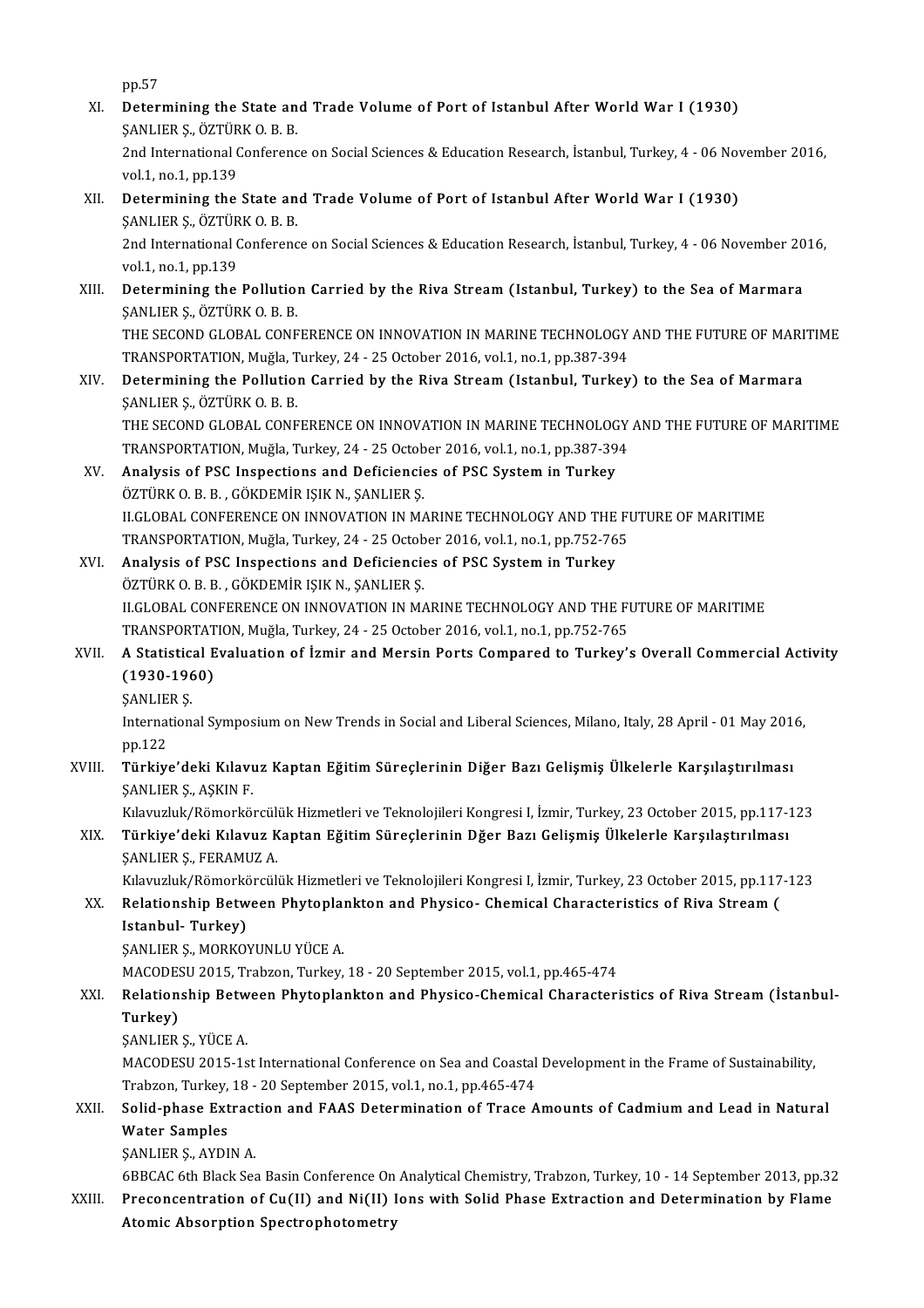|              | ŞANLIER Ş., AYDIN A.                                                                                          |
|--------------|---------------------------------------------------------------------------------------------------------------|
|              | 6BBCAC 6th Black Sea Basin Conference On Analytical Chemistry, Trabzon, Turkey, 10 - 14 September 2013, pp.29 |
| XXIV.        | GÖKOVA KÖRFEZİ ÖZEL ÇEVRE KORUMA BÖLGESİNDE YAYILIŞ GÖSTEREN BAZI OPISTHOBRANCHIA                             |
|              | (Mollusca, Gastropoda) TÜRLERİ                                                                                |
|              | TURAL U., CEBECİ M., ERDEM Ü., KARADENİZ Ş.                                                                   |
|              | IX.Ulusal Ekoloji ve Çevre Kongresi, Nevşehir, Turkey, 7 - 10 October 2009, pp.356                            |
| XXV.         | Gökova Körfezi Özel Çevre Koruma Bölgesinde Yayılış Gösteren Bazı Opisthobranchia (Mollusca,                  |
|              | Gastropoda) Türleri                                                                                           |
|              | TURAL U., CEBECİ M., ERDEM Ü., ŞANLIER Ş.                                                                     |
|              | IX. Ulusal Ekoloji ve Çevre Kongresi, Nevşehir, Turkey, 7 - 10 October 2009, pp.356                           |
| XXVI.        | Determination of Some Chemical Features of The Riva Stream in Turkey                                          |
|              | ŞANLIER Ş., YÜCE A., SOYLU M., AYDIN URUCU O.                                                                 |
|              | 5th Black Sea Basin Conference On Analytical Chemistry, Ordu, Turkey, 23 - 26 September 2009, pp.90           |
| <b>XXVII</b> | KARADENİZ EREĞLİSİ - ZONGULDAK ARASI SEDİMENTLERİNDE TESPİT EDİLEN VOLATİL AROMATİK                           |
|              | HİDROKARBON KİRLİLİĞİ                                                                                         |
|              | ÖZDEMİR N., CEBECİ M., ÜNLÜ V. S., KARADENİZ Ş., ERDEM Ü., ATASOY E.                                          |
|              | 15. Ulusal Su Ürünleri Sempozyumu, Rize, Turkey, 1 - 04 July 2009, pp.323                                     |
| XXVIII.      | Karadeniz Ereğlisi-Zonguldak Arası Sedimentlerinde Tespit Edilen Volatil Aromatik Hidrokarbon                 |
|              | Kirliliği                                                                                                     |
|              | CEBECİ M., ŞANLIER Ş., ERDEM Ü., GÖKSUNGUR E. G.                                                              |
|              | XV. Ulusal Su Ürünleri Sempozyumu, Rize, Turkey, 1 - 04 July 2009, pp.323                                     |
| XXIX.        | MARMARA DENİZİ KUMBAĞ BÖLGESİNDEN AVLANAN BEYAZ KUM MİDYESİ (Chamelea gallina L.,                             |
|              | 1758) NİN BİYOMETRİSİ ve AĞIR METAL BİRİKİMLERİ                                                               |
|              | KURT C., CEBECİ M., BALKIS N., ERDEM Ü., KARADENİZ Ş., TÜRELİ BİLEN C.                                        |
|              | II.Ulusal Malakoloji Kongresi, Adana, Turkey, 8 - 10 October 2008, pp.138-149                                 |
| XXX.         | GÖKOVA KÖRFEZİ ÖZEL ÇEVRE KORUMA BÖLGESİNDE DAĞILIM GÖSTEREN OPISTHOBRANCHIA                                  |
|              | (Mollusca, Gastropoda) TÜRLERİ                                                                                |
|              | TURAL U., CEBECİ M., ERDEM Ü., KARADENİZ Ş., ATASOY E. G., DUYSAK Ö.                                          |
|              | II. Ulusal Malakoloji Kongresi, Adana, Turkey, 8 - 10 October 2008, pp.61-71                                  |
| <b>XXXI</b>  | KARADENİZ EREĞLİSİNDEN AVLANAN BEYAZ KUM MİDYESİ (Chamelea gallina L., 1758)'xx NİN                           |
|              | BİYOMETRİSİ VE AĞIR METAL BİRİKİMLERİ                                                                         |
|              | KURT C., CEBECİ M., BALKIS N., ERDEM Ü., KARADENİZ Ş., ATASOY E. G.                                           |
|              | II. Ulusal Malakoloji Kongresi, Adana, Turkey, 8 - 10 October 2008, vol 1, pp 177-185                         |
| XXXII.       | Determination of Some Physical And Chemical Characteristics of The Riva Stream in Turkey                      |
|              | ŞANLIER Ş., YÜCE A., SOYLU M.                                                                                 |
|              | 6th Aegean Analytical Chemistry Days, Denizli, Turkey, 9 - 12 October 2008, pp.329                            |
| XXXIII       | Gökova Körfezi Özel Çevre Koruma Bölgesinde Dağılım Gösteren Opisthobranchia (Mollusca,                       |
|              | Gastropoda) Türleri                                                                                           |
|              | TURAL U., CEBECİ M., ERDEM Ü., ŞANLIER Ş., GÖKSUNGUR E. G., DUYSAK Ö.                                         |
|              | II. Ulusal Malakoloji Kongresi, Adana, Turkey, 8 - 10 October 2008, pp.61-71                                  |
| XXXIV.       | Marmara Denizi Kumbağ Bölgesinden Avlanan Beyaz Kum Midyesi (Chamelea gallina l., 1758)?nin                   |
|              | Biyometrisi ve Ağır Metal Birikimleri                                                                         |
|              | KURT C., CEBECİ M., BALKIS N., ERDEM Ü., ŞANLIER Ş., TÜRELİ C.                                                |
|              | II. Ulusal Malakoloji Kongresi, Adana, Turkey, 8 - 10 October 2008, pp.138-149                                |
| XXXV.        | Karadeniz Ereğlisinden Avlanan Beyaz Kum Midyesi (Chamelea gallina L., 1758)'?nin Biyometrisi ve              |
|              | Ağır Metal Birikimleri                                                                                        |
|              | KURT C., CEBECİ M., BALKIS N., ERDEM Ü., ŞANLIER Ş., GÖKSUNGUR E. G.                                          |
|              | II. Ulusal Malakoloji Kongresi, Adana, Turkey, 8 - 10 October 2008, pp 177-185                                |
| XXXVI.       | BALIK AVCILIĞINDA SONAR VE ECHO - SOUNDER SISTEMLERININ YERI VE ÖNEMI                                         |
|              | ÖZBEK İ., KARADENİZ Ş., CEBECİ M., ERDEM Ü., GÖKSUNGUR E. G.                                                  |
|              | 3. Ulusal Meslek Yüksekokulları Sempozyumu, Burdur, Turkey, 28 - 30 September 2005, pp.142-147                |
|              |                                                                                                               |